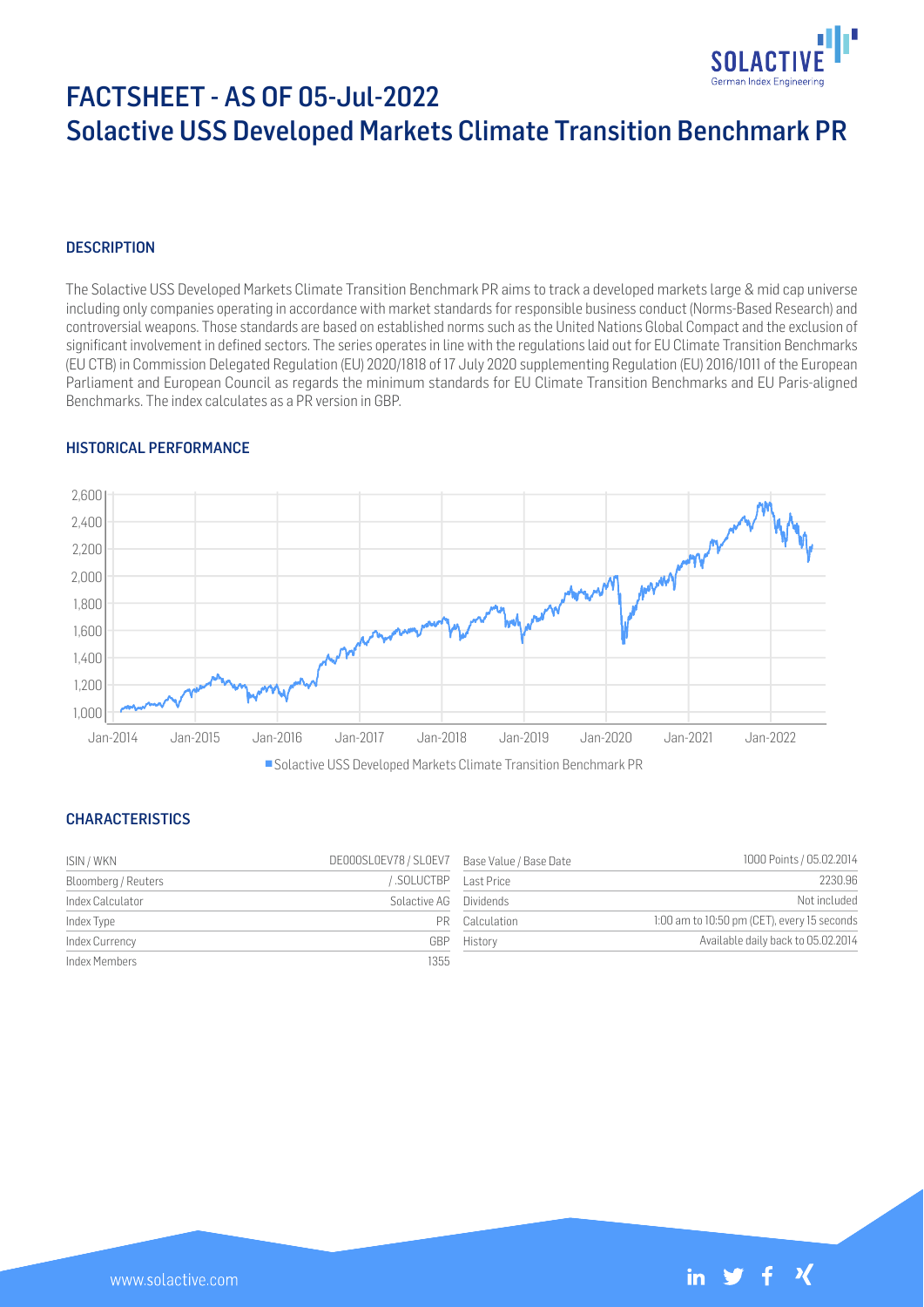

## **STATISTICS**

| GBP                | 30D       | 90D        | 180D      | 360D                  | YTD        | Since Inception       |
|--------------------|-----------|------------|-----------|-----------------------|------------|-----------------------|
| Performance        | $-2.89\%$ | $-6.58\%$  | $-9.95%$  | $-4.74\%$             | $-11.27\%$ | 123.10%               |
| Performance (p.a.) |           |            |           |                       |            | 10.01%                |
| Volatility (p.a.)  | 22.82%    | 20.45%     | 19.02%    | 15.19%                | 18.87%     | 14.75%                |
| High               | 2303.39   | 2399.62    | 2477.45   | 2547.33               | 2534.66    | 2547.33               |
| Low                | 2103.14   | 2103.14    | 2103.14   | 2103.14               | 2103.14    | 1000.00               |
| Sharpe Ratio*      | $-1.37$   | $-1.24$    | $-1.07$   | $-0.39$               | $-1.17$    | 0.60                  |
| Max. Drawdown      | $-8.69\%$ | $-12.36\%$ | $-15.11%$ | $-17.44%$             | $-17.02\%$ | $-25.13%$             |
| VaR 95 \ 99        |           |            |           | $-25.0\%$ \ $-41.9\%$ |            | $-22.3\%$ \ $-41.5\%$ |
| CVaR 95 \ 99       |           |            |           | $-37.4\%$ \ $-56.9\%$ |            | $-35.1\%$ \ $-62.8\%$ |

\* Up to 31 December 2021, ex-post Sharpe ratios use as input for the risk free rate term the London Inter-Bank Offered rates in the respective currencies of the index and at a term equal to the observation period. From 3 J 2022 onwards, Sharpe ratios will be / are calculated using as reference risk free rate input the overnight replacement rate for these currencies, namely SONIA (for GBP), SOFR (for USD) and EURIBOR Overnight (for EUR).

#### COMPOSITION BY CURRENCIES



#### COMPOSITION BY COUNTRIES



# TOP COMPONENTS AS OF 05-Jul-2022

| Company                 | Ticker                 | Country | Currency   | Index Weight (%) |
|-------------------------|------------------------|---------|------------|------------------|
| APPI F INC              | <b>AAPL UW Equity</b>  | US      | <b>USD</b> | 4.87%            |
| MICROSOFT CORP          | <b>MSFT UW Equity</b>  | US      | USD        | 4.07%            |
| AMAZON.COM INC          | <b>AMZN UW Equity</b>  | US      | <b>USD</b> | 2.09%            |
| AI PHABET INC-CLA       | <b>GOOGL UW Equity</b> | US      | <b>USD</b> | 1.41%            |
| ALPHABET INC C-SHARES   | <b>GOOG UW Equity</b>  | US      | USD        | 1.30%            |
| JOHNSON & JOHNSON       | JNJ UN Equity          | US      | <b>USD</b> | 1.00%            |
| UNITEDHEALTH GROUP INC. | <b>UNH UN Equity</b>   | US      | <b>USD</b> | 1.00%            |
| META PLATEORMS INC      | <b>META UW Equity</b>  | US      | <b>USD</b> | 0.83%            |
| NVIDIA CORP             | <b>NVDA UW Equity</b>  | US      | <b>USD</b> | 0.76%            |
| PROCTER & GAMBLE CO     | <b>PG UN Equity</b>    | US      | <b>USD</b> | 0.75%            |